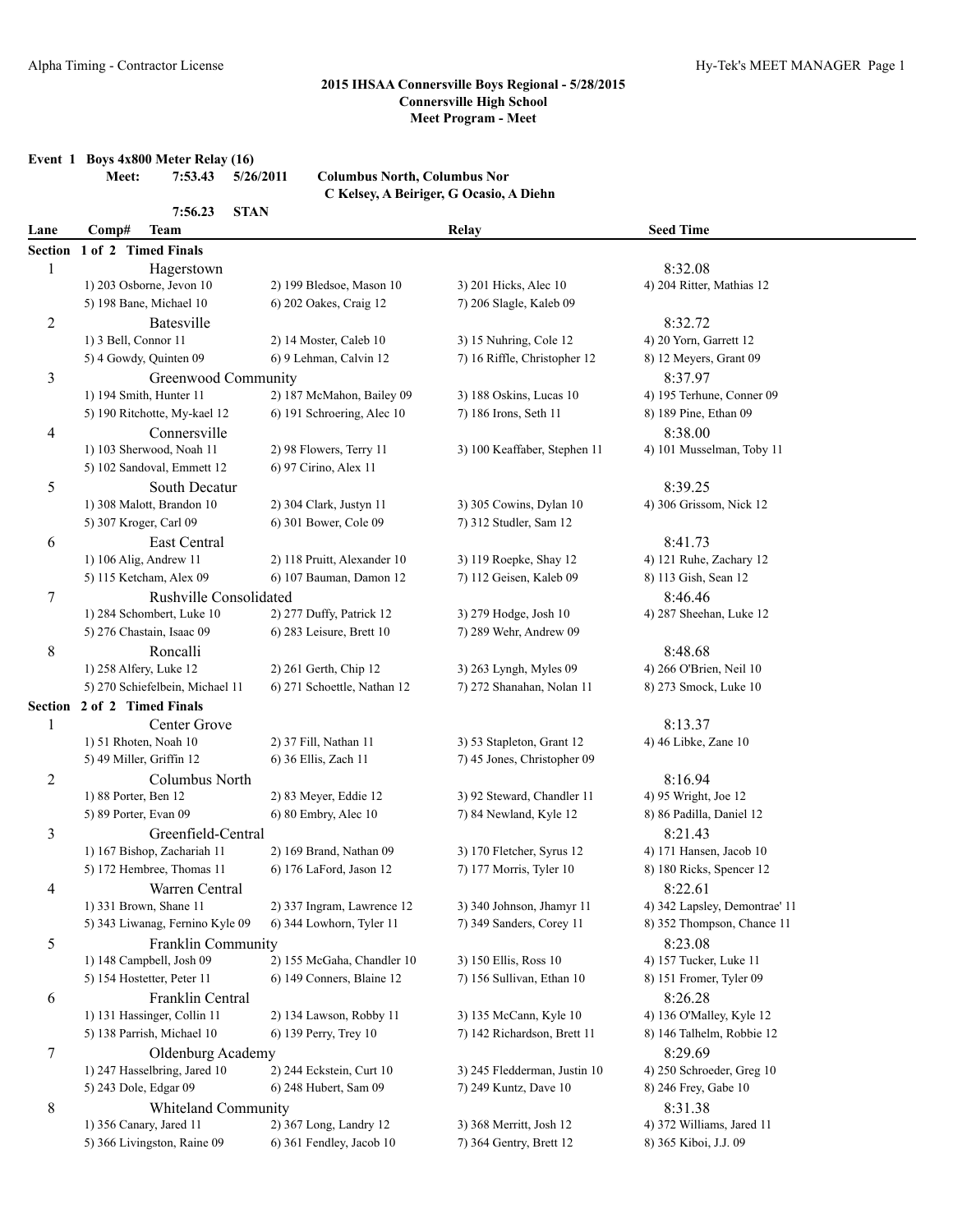#### **Event 2 Boys 100 Meter Dash (16)**

**8 Advance: Top 2 Each Heat plus Next 4 Best Times**

**11.09 STAN**

**Meet: 10.63 2006 Devin Pipkin, Warren Central**

| Lane | Comp#               | Name              |    | Year School           | <b>Seed Time</b> |             |
|------|---------------------|-------------------|----|-----------------------|------------------|-------------|
|      | Heat 1 of 2 Prelims |                   |    |                       |                  |             |
|      | 222                 | Bryant, Isaiah    |    | 11 Scecina            | 11.45            |             |
| 2    | 225                 | Steuer, Zachary   |    | 12 Lawrenceburg       | 11.35            |             |
| 3    | 47                  | Mason, Grant      |    | 10 Center Grove       | 11.14            |             |
| 4    | 351                 | Thomas, Isaiah    | 12 | Warren Central        | 10.84            | <b>STAN</b> |
| 5    | 218                 | Phelps, Tyrell    |    | 10 Indpls Howe        | 11.08            | <b>STAN</b> |
| 6    | 251                 | Claiborne, Jawuan |    | 10 Richmond           | 11.26            |             |
|      | 173                 | Herald, Austin    |    | 10 Greenfield-Central | 11.42            |             |
| 8    | 319                 | Bentley, Isaac    |    | 10 Union County       | 11.62            |             |
|      | Heat 2 of 2 Prelims |                   |    |                       |                  |             |
|      | 21                  | Ballinger, Walter |    | 10 Beech Grove        | 11.48            |             |
| 2    | 240                 | Schwab, Quest     |    | 12 Northeastern       | 11.35            |             |
| 3    | 348                 | Rivers, Darien    |    | 10 Warren Central     | 11.16            |             |
| 4    | 39                  | Grimmer, Derek    |    | 12 Center Grove       | 11.01            | <b>STAN</b> |
| 5    | 355                 | Benson, Brandon   | 12 | Whiteland Co.         | 11.03            | <b>STAN</b> |
| 6    | 160                 | Gray, Jacob       |    | 12 Franklin County    | 11.22            |             |
| 7    | 2                   | Ayette, Tanner    |    | 10 Batesville         | 11.38            |             |
| 8    | 126                 | Austin, Aaron     |    | 12 Franklin Central   | 11.58            |             |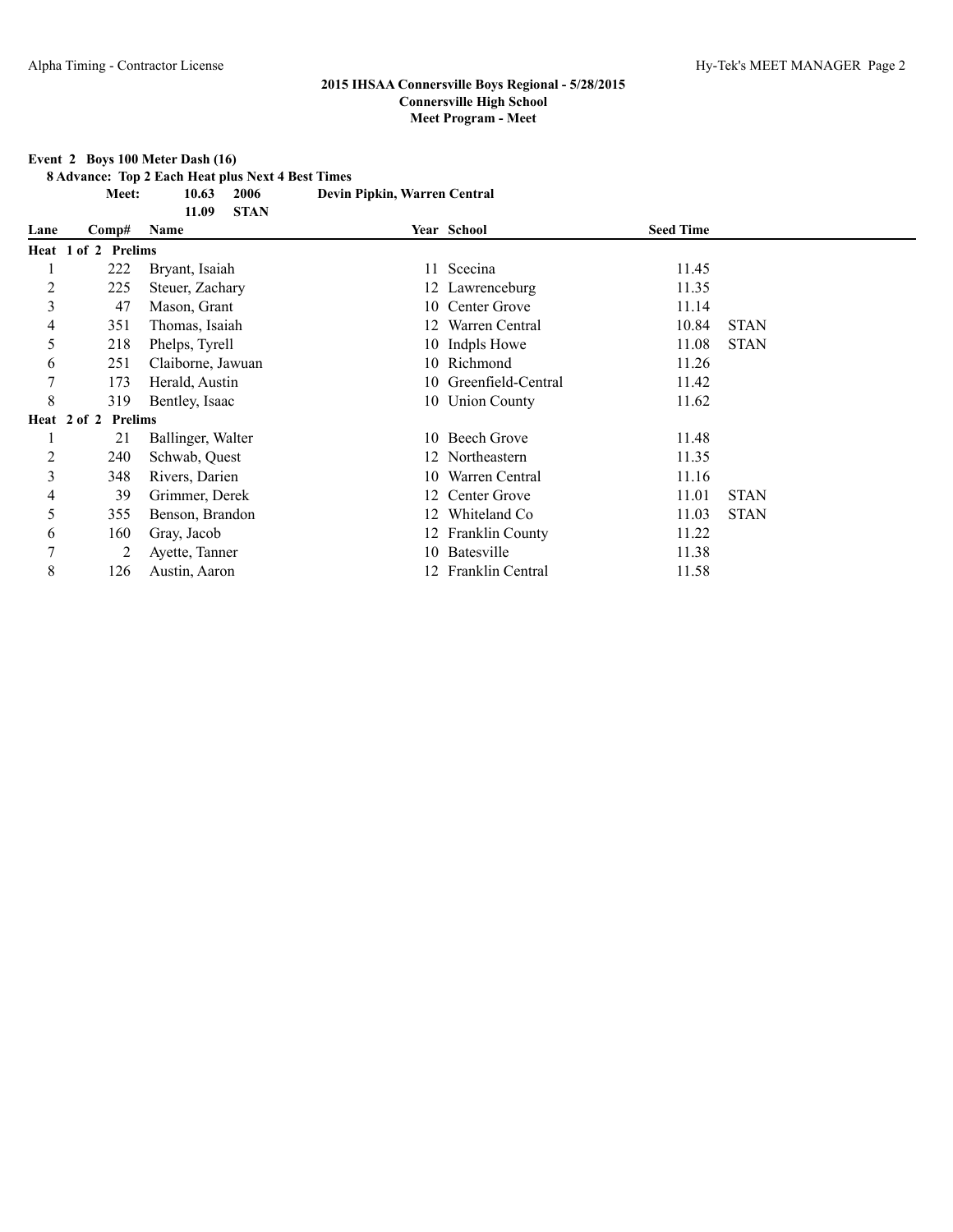**Event 3 Boys 110 Meter Hurdles (16)**

**8 Advance: Top 2 Each Heat plus Next 4 Best Times**

**Meet: 14.01 2013 Justin Veteto, Center Grove**

|      |                     | <b>STAN</b><br>14.85 |    |                           |                  |             |
|------|---------------------|----------------------|----|---------------------------|------------------|-------------|
| Lane | Comp#               | Name                 |    | Year School               | <b>Seed Time</b> |             |
|      | Heat 1 of 2 Prelims |                      |    |                           |                  |             |
|      | 278                 | Hallgarth, Jeremy    |    | 12 Rushville              | 16.03            |             |
| 2    | 183                 | Woodard, Joshua      |    | Greenfield-Central        | 15.70            |             |
| 3    | 120                 | Rosemeyer, Douglas   |    | East Central              | 15.45            |             |
| 4    | 293                 | French, De'Shaun     | 11 | Shelbyville               | 14.38            | <b>STAN</b> |
| 5    | 353                 | Wallace, Kyiree      |    | Warren Central            | 14.86            |             |
| 6    | 50                  | Moran, Blake         |    | 11 Center Grove           | 15.61            |             |
| 7    | 128                 | Chohan, Aurinder     |    | <b>Franklin Central</b>   | 15.99            |             |
| 8    | 99                  | Gonzalez, Colton     |    | 12 Connersville           | 16.73            |             |
|      | Heat 2 of 2 Prelims |                      |    |                           |                  |             |
|      | 152                 | Gaddy, Alex          | 10 | <b>Franklin Community</b> | 16.06            |             |
| 2    | 44                  | Hohlt, Trevor        |    | 10 Center Grove           | 15.62            |             |
| 3    | 5                   | Heil, Peter          |    | 12 Batesville             | 15.50            |             |
| 4    | 345                 | Montgomery, Glendon  | 12 | Warren Central            | 14.48            | <b>STAN</b> |
| 5    | 209                 | Cobb, Logan          | 12 | <b>Indian Creek</b>       | 14.75            | <b>STAN</b> |
| 6    | 192                 | Sheryak, Joseph      |    | 12 Greenwood Co           | 15.59            |             |
| 7    | 166                 | Sparks, Kody         |    | 12 Franklin County        | 15.88            |             |
| 8    | 57                  | Dillman, Brandon     |    | 12 Centerville            | 16.08            |             |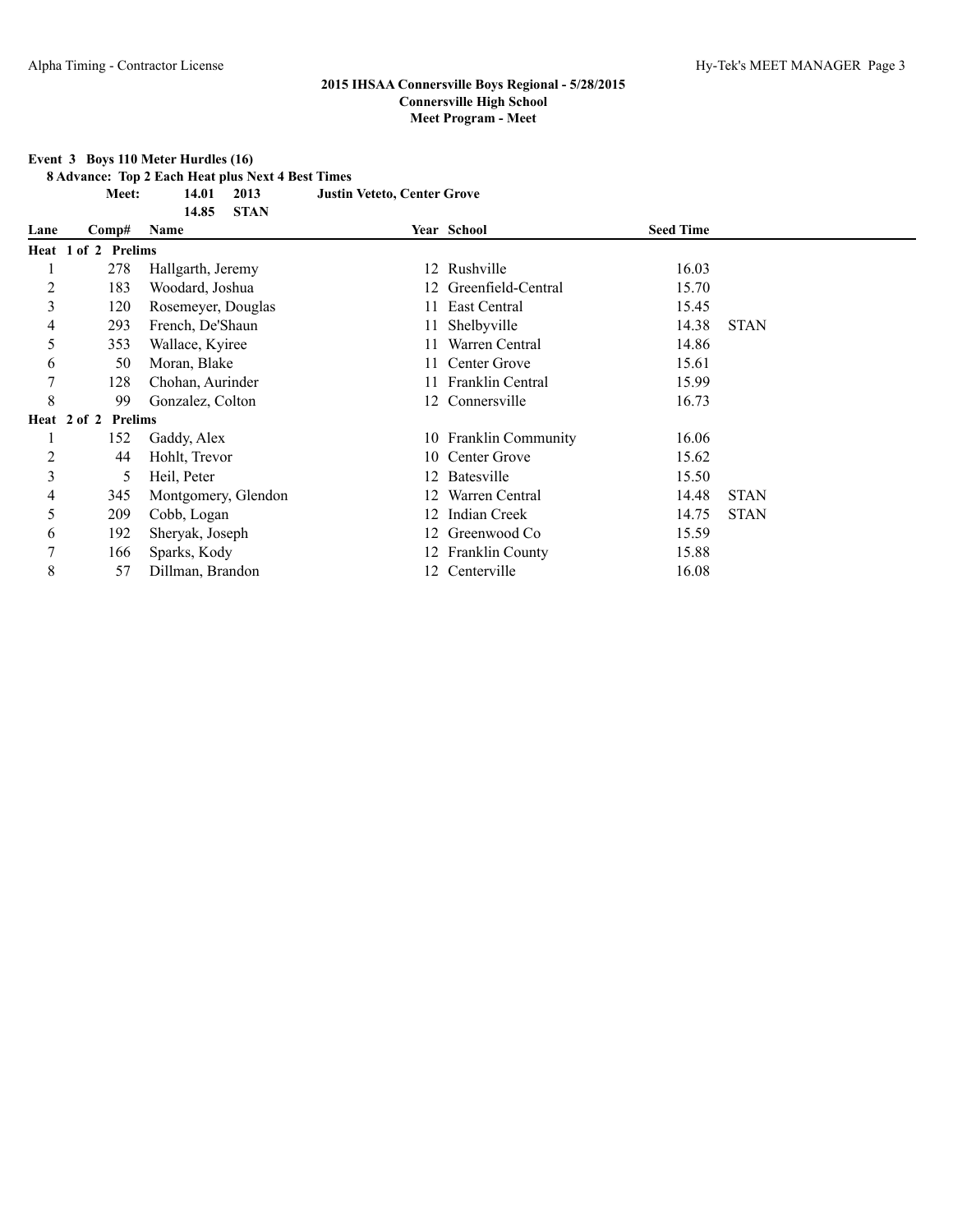**Event 4 Boys 200 Meter Dash (16)**

**8 Advance: Top 2 Each Heat plus Next 4 Best Times**

**22.40 STAN**

**Meet: 21.64 5/26/2011 Nick Stoner, Center Grove**

| Lane | Comp#               | Name              |    | Year School           | <b>Seed Time</b> |             |
|------|---------------------|-------------------|----|-----------------------|------------------|-------------|
|      | Heat 1 of 2 Prelims |                   |    |                       |                  |             |
|      | 275                 | Beavers, Sam      |    | 12 Rushville          | 23.24            |             |
| 2    | 160                 | Gray, Jacob       |    | 12 Franklin County    | 22.94            |             |
| 3    | 123                 | Stone, Justin     |    | 12 East Central       | 22.93            |             |
| 4    | 221                 | Prowell, Stoney   |    | 12 Indpls Marshall    | 21.66            | <b>STAN</b> |
| 5    | 333                 | Cornner, Michael  |    | 12 Warren Central     | 22.46            |             |
| 6    | 39                  | Grimmer, Derek    |    | 12 Center Grove       | 22.62            |             |
| 7    | 173                 | Herald, Austin    |    | 10 Greenfield-Central | 23.16            |             |
| 8    | 137                 | Padgett, Travon   |    | 11 Franklin Central   | 23.32            |             |
|      | Heat 2 of 2 Prelims |                   |    |                       |                  |             |
|      | 2                   | Ayette, Tanner    |    | 10 Batesville         | 23.54            |             |
| 2    | 317                 | Gossett, Brady    |    | 12 Triton Central     | 23.11            |             |
| 3    | 240                 | Schwab, Quest     |    | 12 Northeastern       | 22.92            |             |
| 4    | 351                 | Thomas, Isaiah    |    | 12 Warren Central     | 21.68            | <b>STAN</b> |
| 5    | 143                 | Ritter, Robert    |    | 11 Franklin Central   | 22.32            | <b>STAN</b> |
| 6    | 355                 | Benson, Brandon   | 12 | Whiteland Co          | 22.64            |             |
| 7    | 79                  | Burton, Mitchell  |    | 10 Columbus North     | 23.13            |             |
| 8    | 251                 | Claiborne, Jawuan |    | 10 Richmond           | 23.42            |             |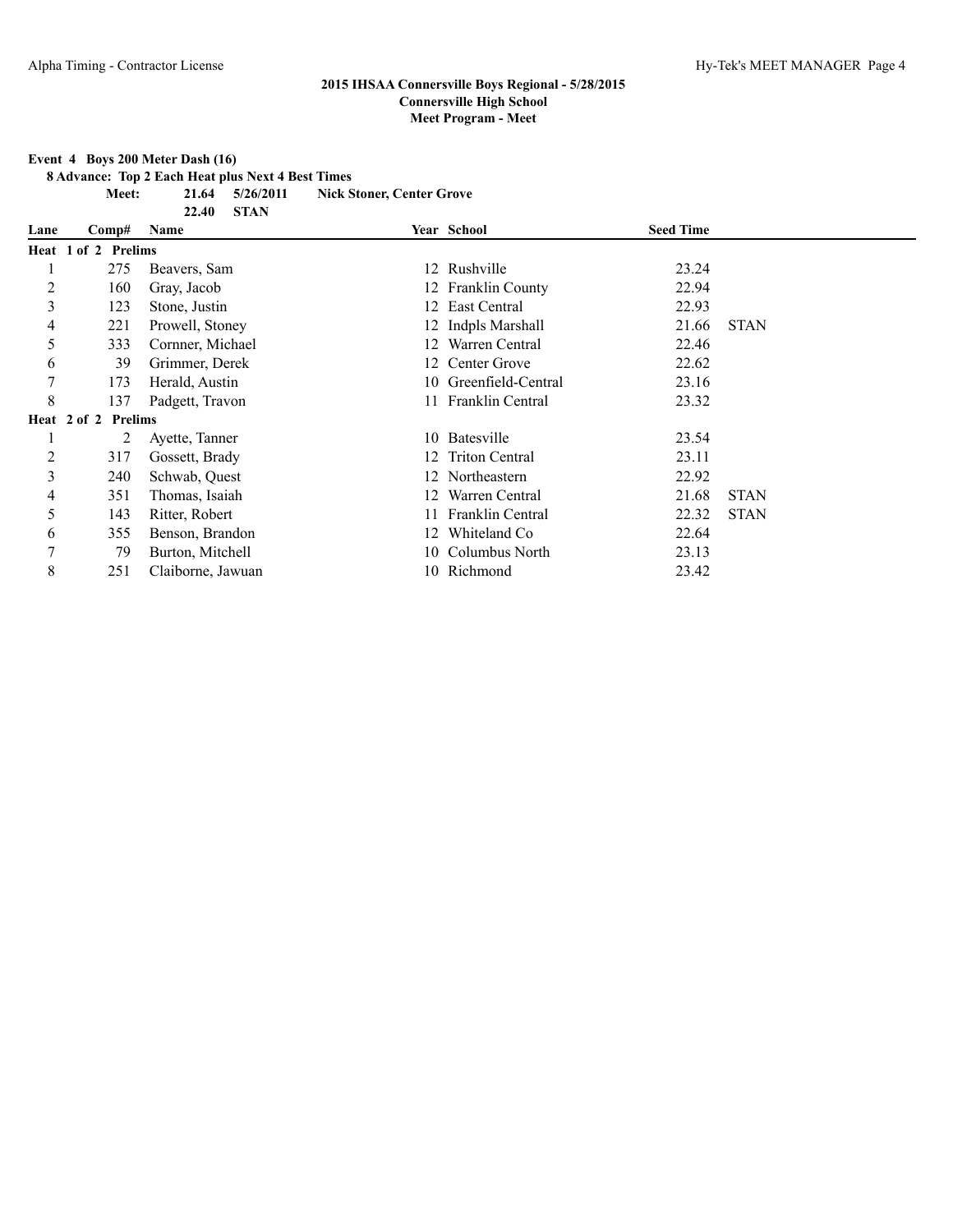|      | Meet: | Event $5$ Boys 1600 Meter Run $(16)$<br>4:13.63<br>2007<br><b>STAN</b><br>4:16.50 | De'Sean Turner, Warren Central |                       |                  |  |
|------|-------|-----------------------------------------------------------------------------------|--------------------------------|-----------------------|------------------|--|
| Lane | Comp# | Name                                                                              |                                | Year School           | <b>Seed Time</b> |  |
|      |       | Section 1 of 1 Timed Finals                                                       |                                |                       |                  |  |
|      | 344   | Lowhorn, Tyler                                                                    |                                | 11 Warren Central     | 4:31.23          |  |
| 2    | 138   | Parrish, Michael                                                                  |                                | 10 Franklin Central   | 4:35.01          |  |
| 3    | 90    | Rankin, Ben                                                                       |                                | Columbus North        | 4:27.30          |  |
| 4    | 292   | Stamm, Jacob                                                                      |                                | Seton Catholic        | 4:28.89          |  |
| 5    | 136   | O'Malley, Kyle                                                                    |                                | 12 Franklin Central   | 4:29.92          |  |
| 6    | 149   | Conners, Blaine                                                                   |                                | 12 Franklin Community | 4:31.12          |  |
| 7    | 244   | Eckstein, Curt                                                                    |                                | 10 Oldenburg Academy  | 4:35.37          |  |
| 8    | 177   | Morris, Tyler                                                                     | 10                             | Greenfield-Central    | 4:35.73          |  |
| 9    | 326   | Wicker, Breyden                                                                   |                                | 11 Union County       | 4:39.77          |  |
| 10   | 314   | Veach, Hayden                                                                     |                                | Southwestern          | 4:40.11          |  |
| 11   | 32    | Smith, Jason                                                                      |                                | 12 Beech Grove        | 4:40.70          |  |
| 12   | 61    | Bean, Paul                                                                        | 10                             | Columbus East         | 4:41.41          |  |
| 13   | 237   | Beatty, Gabe                                                                      | 09                             | Northeastern          | 4:42.17          |  |
| 14   | 185   | Slater, Hunter                                                                    |                                | Greenwood Ch          | 4:42.65          |  |
| 15   | 257   | Martini, Zach                                                                     |                                | 10 Rising Sun         | 4:44.75          |  |
| 16   | 297   | Beach, Dustin                                                                     |                                | 12 South Dearborn     | 4:45.10          |  |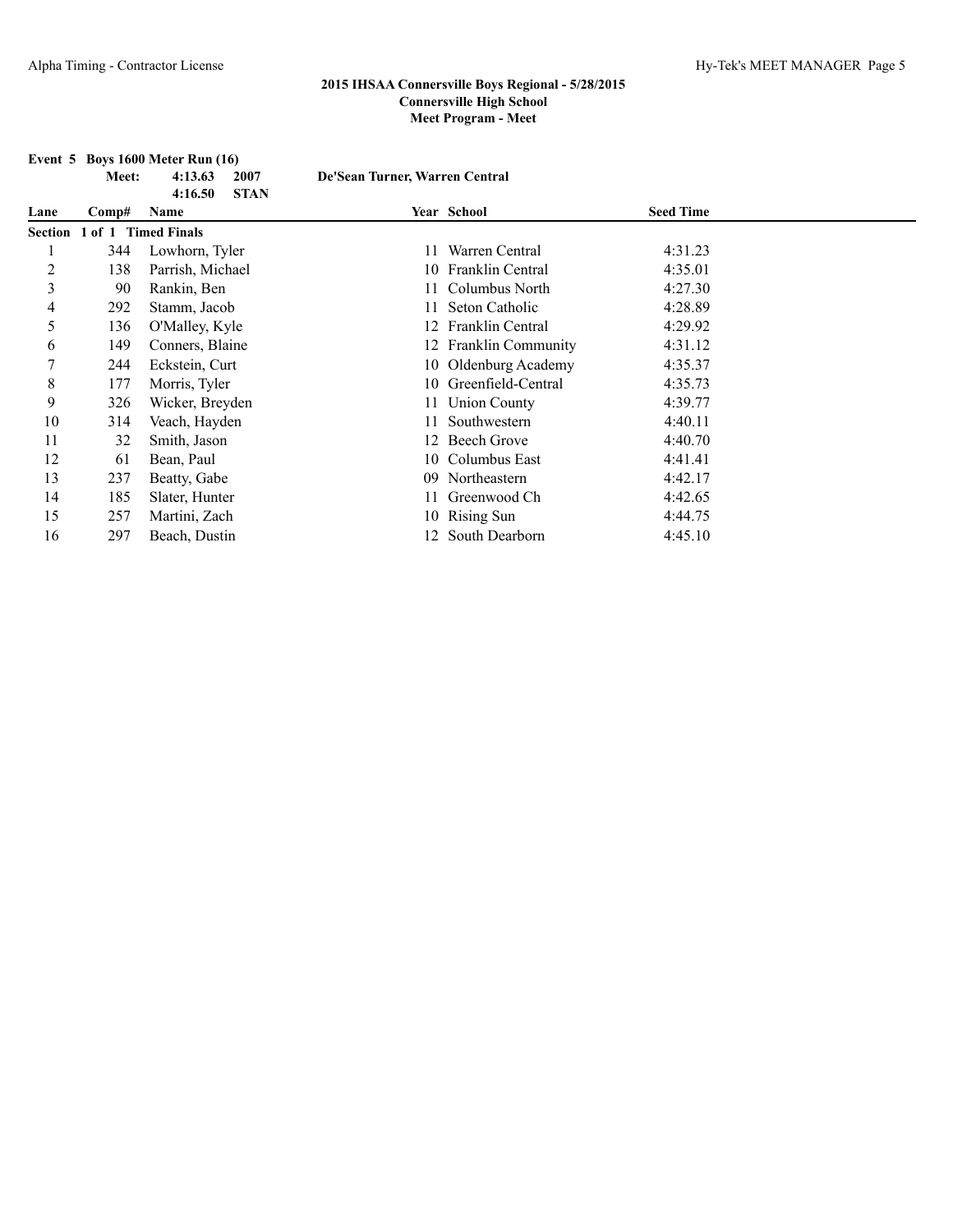**Event 6 Boys 4x100 Meter Relay (16)**

|                | 42.05<br>2005<br>Meet:                | <b>Warren Central</b>       |                                            |                              |
|----------------|---------------------------------------|-----------------------------|--------------------------------------------|------------------------------|
|                |                                       |                             | d Richardson, J Hodges, M Malone, D Pipkin |                              |
| Lane           | 42.65<br><b>STAN</b><br>Comp#<br>Team |                             | Relay                                      | <b>Seed Time</b>             |
|                | Section 1 of 2 Timed Finals           |                             |                                            |                              |
| $\mathbf{1}$   | Northeastern                          |                             |                                            | 45.39                        |
|                | 1) 242 Yoon, Hwan 11                  | 2) 236 Austerman, Jacob 12  | 3) 235 Anderson, Garrett 10                | 4) 240 Schwab, Quest 12      |
|                | 5) 239 Sandlin, Tyler 12              |                             |                                            |                              |
| $\overline{c}$ | Roncalli                              |                             |                                            | 45.31                        |
|                | 1) 269 Saylor, Justin 11              | 2) 259 Bowling, Caleb 11    | 3) 260 Cunningham, Kurt 10                 | 4) 265 Newett, Ethan 09      |
|                | 5) 267 Otley, Michael 10              | 6) 258 Alfery, Luke 12      | 7) 274 Townsend, Eric 12                   |                              |
| 3              | East Central                          |                             |                                            | 45.27                        |
|                | 1) 123 Stone, Justin 12               | 2) 109 Corn, Nathan 11      | 3) 110 Dole, Nathan 11                     | 4) 124 Ward, Seth 09         |
|                | 5) 117 May, Ian 09                    | 6) 108 Cole, Jonathan 11    | 7) 116 Lunsford, Adam 11                   |                              |
| 4              | South Decatur                         |                             |                                            | 44.95                        |
|                | 1) 300 Benge, Nick 10                 | 2) 302 Campos, Josh 12      | 3) 303 Canady, Randall 12                  | 4) 312 Studler, Sam 12       |
|                | 5) 311 Shafer, Logan 09               |                             |                                            |                              |
| 5              | Columbus East                         |                             |                                            | 44.96                        |
|                | 1) 74 Wilson, Cam 10                  | 2) 63 Edwards, Josiah 11    | 3) 64 Groover, Jason 11                    | 4) 65 Hogan, Jamon 09        |
|                | 5) 70 Simpson, Caleb 11               | 6) 73 Weaver, Trent 11      | 7) 62 Buffo, Matt 12                       |                              |
| 6              | <b>Indian Creek</b>                   |                             |                                            | 44.97                        |
|                | 1) 207 Abel, Tim 10                   | 2) 208 Brown, Nic 12        | 3) 209 Cobb, Logan 12                      | 4) 211 Hogue, Bryce 10       |
|                | 5) 210 Coy, Austin 11                 | 6) 212 Maness, Elijah 12    | 7) 213 Robideau, Ty brandon 12             | 8) 214 Sisson, Peyton 09     |
| 7              | Rushville Consolidated                |                             |                                            | 45.32                        |
|                | 1) 275 Beavers, Sam 12                | 2) 281 Keim, Zach 12        | 3) 290 Yager, Keith 10                     | 4) 288 Valelntine, Trevor 09 |
|                | 5) 286 Sheehan, Ike 10                | 6) 285 Seals, Jon 12        | 7) 282 Kemp, Taylor 10                     |                              |
| 8              | <b>Union County</b>                   |                             |                                            | 46.51                        |
|                | 1) 318 Beasley, Justin 09             | 2) 319 Bentley, Isaac 10    | 3) 323 Lugo Lora, Bryan 12                 | 4) 322 Haas, Luke 09         |
|                | 5) 320 Daggy, Aaron 10                | 6) 325 Nixon, Joshua 10     |                                            |                              |
|                | Section 2 of 2 Timed Finals           |                             |                                            |                              |
| $\mathbf{1}$   | <b>Batesville</b>                     |                             |                                            | 44.43                        |
|                | 1) 2 Ayette, Tanner 10                | 2) 20 Yorn, Garrett 12      | 3) 8 Koehne, Jacob 11                      | 4) 10 Mears, Zachary 11      |
|                | 5) 11 Meyer, Jordan 12                | 6) 17 Schroeder, Luke 09    | 7) 18 Tunny, Michael 12                    | 8) 6 Ilderton, Jared 12      |
| $\overline{c}$ | Indianapolis Howe Community           |                             |                                            | 43.78                        |
|                | 1) 217 McGaw, Jerron 12               | 2) 215 Henderson, Dontae 10 | 3) 216 Johnson, Justin 09                  | 4) 218 Phelps, Tyrell 10     |
| 3              | Whiteland Community                   |                             |                                            | 43.29                        |
|                | 1) 355 Benson, Brandon 12             | 2) 369 Ogega, Djimmon 10    | 3) 370 Patterson, Brandon 11               | 4) 371 Walters, Jacob 11     |
|                | 5) 363 Fortuna, Ian 12                | 6) 357 Cloud, Shaw 11       | 7) 358 Conway, Jon 12                      | 8) 362 Fernandez, Matt 12    |
| 4              | Warren Central                        |                             |                                            | 42.41 STAN                   |
|                | 1) 346 Price, Ishmael 12              | 2) 333 Cornner, Michael 12  | 3) 348 Rivers, Darien 10                   | 4) 351 Thomas, Isaiah 12     |
|                | 5) 332 Byrdsong, Bryce 10             | 6) 336 Glenn, Brian 09      | 7) 339 Johnson, Jaeden 09                  | 8) 353 Wallace, Kyiree 11    |
| 5              | Center Grove                          |                             |                                            | 42.76                        |
|                | 1) 39 Grimmer, Derek 12               | 2) 47 Mason, Grant 10       | 3) 52 Smith, Zak 11                        | 4) 43 Hohlt, Jackson 11      |
|                | 5) 42 Hart, Zach 12                   | 6) 48 McCoy, Titus 10       | 7) 44 Hohlt, Trevor 10                     | 8) 54 Steeb, Conner 11       |
| 6              | Franklin Central                      |                             |                                            | 42.84                        |
|                | 1) 137 Padgett, Travon 11             | 2) 126 Austin, Aaron 12     | 3) 143 Ritter, Robert 11                   | 4) 130 DeRidder, Andrew 11   |
|                | 5) 125 Alleyne, Levi 11               | 6) 129 Clark, Everett 12    | 7) 144 Rowe, Sean 11                       | 8) 147 Wilkins, Raekwon 10   |
| $\tau$         | Franklin County                       |                             |                                            | 44.05                        |
|                | 1) 159 Gabbard, Alex 10               | 2) 160 Gray, Jacob 12       | 3) 162 Orschell, Mitchell 09               | 4) 163 Perleberg, Joe 12     |
|                | 5) 164 Rodriguez, Thomas 10           |                             |                                            |                              |
| 8              | <b>Beech Grove</b>                    |                             |                                            | 44.65                        |
|                | 1) 21 Ballinger, Walter 10            | 2) 28 Murkison, Kendall 10  | 3) 29 Patel, Shyam 12                      | 4) 34 Wilson, Seth 09        |
|                | 5) 22 Conway, Jay 10                  | 6) 25 Littlejohn, Chance 10 | 7) 31 Richardson, Lamonte 11               | 8) 26 Mondragon, Manny 09    |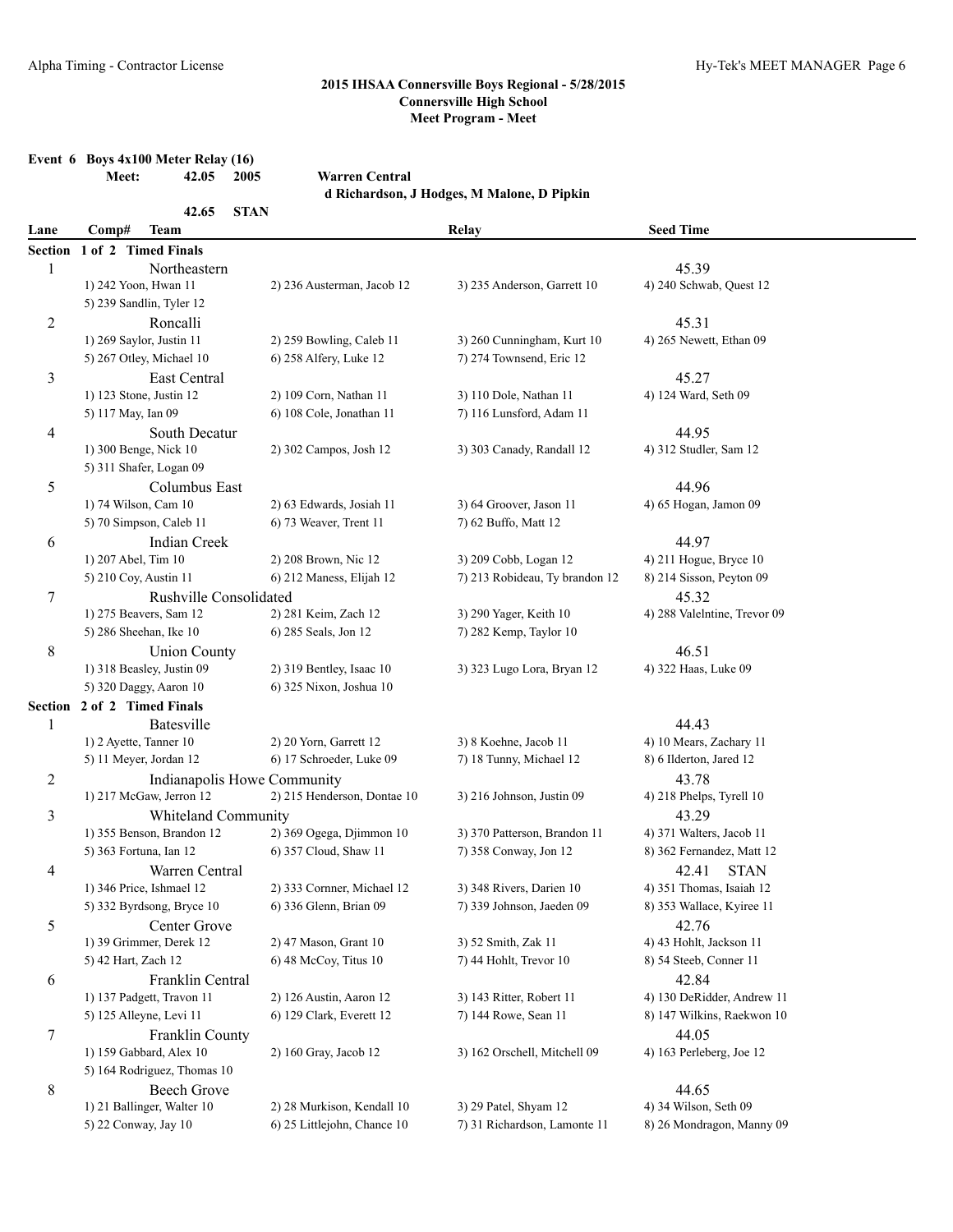|                | Meet:               | 47.74<br>5/26/2011   | <b>Chris Giesting, Batesville</b> |                    |                  |             |
|----------------|---------------------|----------------------|-----------------------------------|--------------------|------------------|-------------|
|                |                     | <b>STAN</b><br>49.42 |                                   |                    |                  |             |
| Lane           | Comp#               | Name                 |                                   | Year School        | <b>Seed Time</b> |             |
| <b>Section</b> | 1 of 2 Timed Finals |                      |                                   |                    |                  |             |
|                | 13                  | Moody, John          |                                   | 11 Batesville      | 52.75            |             |
| $\overline{c}$ | 96                  | Caldwell, Paxton     |                                   | Connersville       | 52.36            |             |
| 3              | 181                 | Sosnowski, Michael   | 10                                | Greenfield-Central | 52.01            |             |
| 4              | 328                 | Alvarado, Javier     | 11                                | Warren Central     | 51.58            |             |
| 5              | 312                 | Studler, Sam         |                                   | 12 South Decatur   | 51.79            |             |
| 6              | 58                  | Mavity, Austin       |                                   | 12 Centerville     | 51.83            |             |
| 7              | 298                 | Sinclair, David      |                                   | South Dearborn     | 52.48            |             |
| 8              | 87                  | Pflueger, Robert     | 10                                | Columbus North     | 52.81            |             |
| Section        | 2 of 2 Timed Finals |                      |                                   |                    |                  |             |
|                | 18                  | Tunny, Michael       |                                   | 12 Batesville      | 51.22            |             |
| 2              | 236                 | Austerman, Jacob     |                                   | 12 Northeastern    | 50.72            |             |
| 3              | 82                  | Larson, Trent        |                                   | 12 Columbus North  | 50.14            |             |
| 4              | 221                 | Prowell, Stoney      | 12                                | Indpls Marshall    | 49.26            | <b>STAN</b> |
| 5              | 43                  | Hohlt, Jackson       | 11                                | Center Grove       | 50.00            |             |
| 6              | 230                 | Poturalski, Chris    |                                   | 12 New Palestine   | 50.14            |             |
| 7              | 197                 | Artman, Lucas        |                                   | 12 Hagerstown      | 51.21            |             |
| 8              | 330                 | Brown, Jermaine      | 12                                | Warren Central     | 51.31            |             |

# **Event 7 Boys 400 Meter Dash (16)**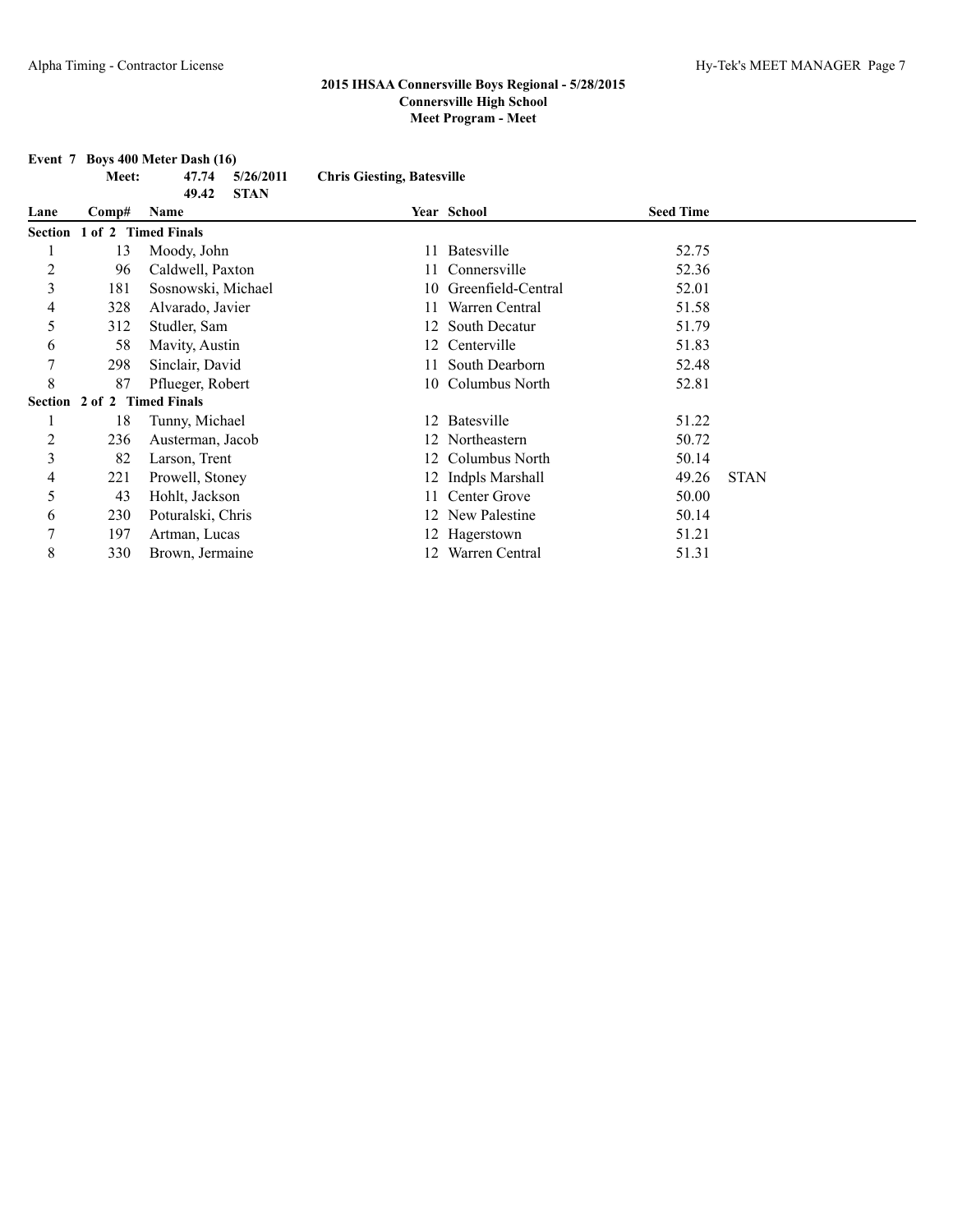|                |                             | Event 8 Boys 300 Meter Hurdles (16) |                                   |                     |                  |  |
|----------------|-----------------------------|-------------------------------------|-----------------------------------|---------------------|------------------|--|
|                | Meet:                       | 37.23<br>2008                       | D'Jaun Richardson, Warren Central |                     |                  |  |
|                |                             | <b>STAN</b><br>38.78                |                                   |                     |                  |  |
| Lane           | Comp#                       | Name                                |                                   | Year School         | <b>Seed Time</b> |  |
| Section        | 1 of 2 Timed Finals         |                                     |                                   |                     |                  |  |
|                | 223                         | Kronemberg, Thiago                  | 11                                | Jac-Cen-Del         | 42.92            |  |
| $\overline{c}$ | 224                         | Heist, Tanner                       |                                   | 11 Lawrenceburg     | 42.26            |  |
| 3              | 57                          | Dillman, Brandon                    |                                   | 12 Centerville      | 42.23            |  |
| 4              | 192                         | Sheryak, Joseph                     |                                   | 12 Greenwood Co     | 41.25            |  |
| 5              | 293                         | French, De'Shaun                    |                                   | Shelbyville         | 41.35            |  |
| 6              | 233                         | Zehner, Kyle                        |                                   | 12 New Palestine    | 41.78            |  |
| 7              | 147                         | Wilkins, Raekwon                    |                                   | 10 Franklin Central | 42.31            |  |
| 8              | 327                         | Brand, Nick                         |                                   | 12 Waldron          | 43.12            |  |
|                | Section 2 of 2 Timed Finals |                                     |                                   |                     |                  |  |
|                | 278                         | Hallgarth, Jeremy                   |                                   | 12 Rushville        | 41.03            |  |
| $\overline{c}$ | 5                           | Heil, Peter                         |                                   | 12 Batesville       | 40.61            |  |
| 3              | 268                         | Otley, Nat                          |                                   | 12 Roncalli         | 40.60            |  |
| 4              | 345                         | Montgomery, Glendon                 |                                   | Warren Central      | 39.24            |  |
| 5              | 44                          | Hohlt, Trevor                       | 10                                | Center Grove        | 39.93            |  |
| 6              | 353                         | Wallace, Kyiree                     |                                   | Warren Central      | 40.42            |  |
| 7              | 99                          | Gonzalez, Colton                    | 12                                | Connersville        | 40.87            |  |
| 8              | 226                         | Hankins, Dillon                     |                                   | Morristown          | 41.06            |  |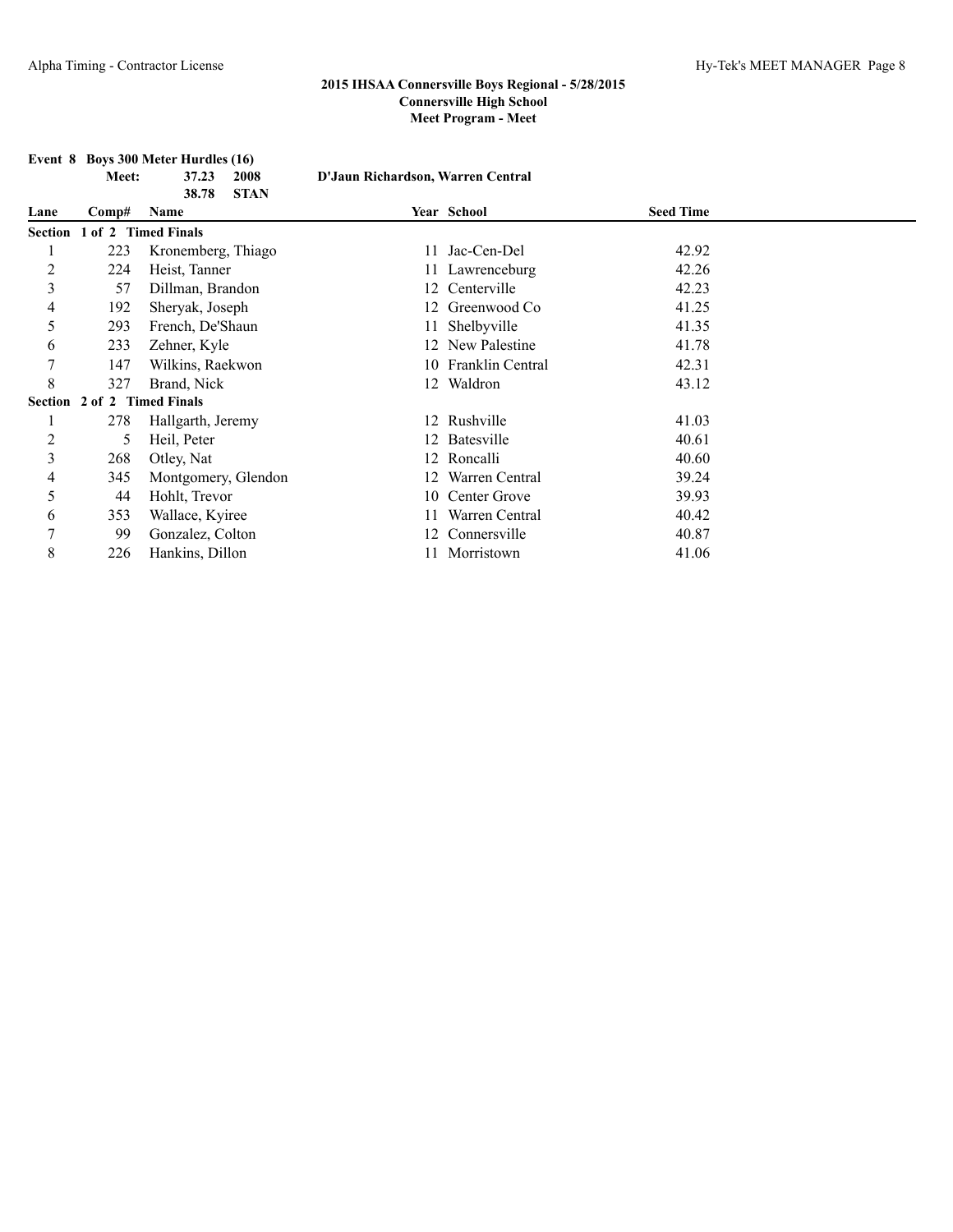|         |       | Event 9 Boys 800 Meter Run (16) |                          |                         |                  |  |
|---------|-------|---------------------------------|--------------------------|-------------------------|------------------|--|
|         | Meet: | 1:51.81<br>2014                 | Daniel Kuhn, Shelbyville |                         |                  |  |
|         |       | <b>STAN</b><br>1:55.36          |                          |                         |                  |  |
| Lane    | Comp# | Name                            |                          | Year School             | <b>Seed Time</b> |  |
|         |       | Section 1 of 1 Timed Finals     |                          |                         |                  |  |
| $1-1A$  | 95    | Wright, Joe                     |                          | 12 Columbus North       | 1:57.96          |  |
| $5-1B$  | 157   | Tucker, Luke                    |                          | 11 Franklin Community   | 1:59.76          |  |
| $9-1C$  | 232   | Wilson, Riley                   |                          | New Palestine           | 2:01.91          |  |
| $13-1D$ | 321   | Felton, Evan                    |                          | 12 Union County         | 2:04.00          |  |
| $2-2A$  | 53    | Stapleton, Grant                |                          | 12 Center Grove         | 1:57.97          |  |
| $6-2B$  | 176   | LaFord, Jason                   |                          | 12 Greenfield-Central   | 2:00.12          |  |
| $10-2C$ | 250   | Schroeder, Greg                 |                          | 10 Oldenburg Academy    | 2:02.48          |  |
| $14-2D$ | 3     | Bell, Connor                    | 11                       | Batesville              | 2:04.11          |  |
| $3-3A$  | 146   | Talhelm, Robbie                 |                          | <b>Franklin Central</b> | 1:58.99          |  |
| $7-3B$  | 270   | Schiefelbein, Michael           |                          | 11 Roncalli             | 2:00.77          |  |
| $11-3C$ | 352   | Thompson, Chance                |                          | Warren Central          | 2:02.70          |  |
| $15-3D$ | 253   | Stroud, Timothy                 |                          | 12 Richmond             | 2:04.50          |  |
| $4-4A$  | 37    | Fill, Nathan                    |                          | Center Grove            | 1:59.45          |  |
| 8-4B    | 342   | Lapsley, Demontrae'             |                          | Warren Central          | 2:00.83          |  |
| $12-4C$ | 291   | Brenneke, Jack                  | 11                       | Seton Catholic          | 2:03.48          |  |
| $16-4D$ | 256   | Gallegos, Claudio               |                          | 11 Rising Sun           | 2:08.11          |  |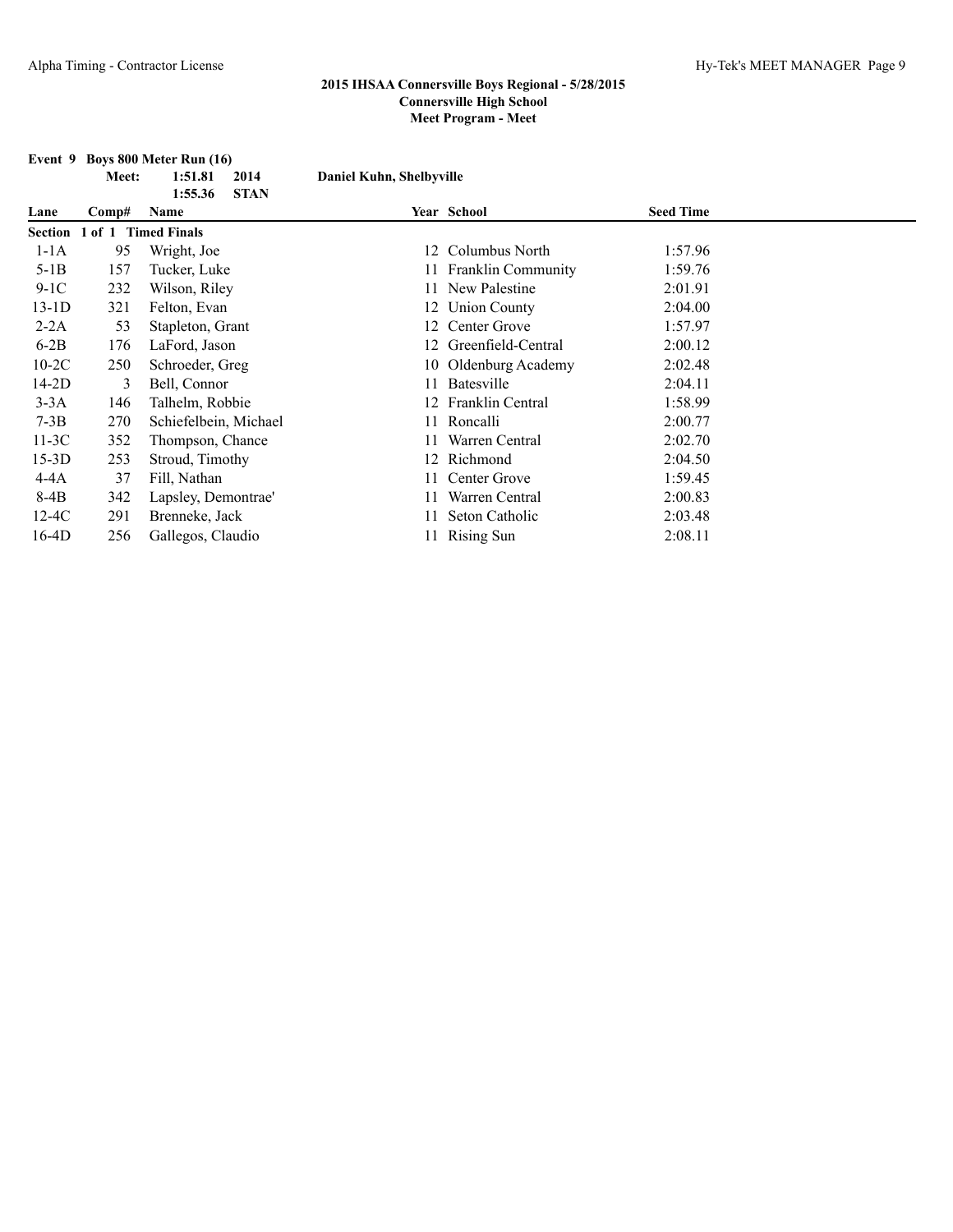|                | Meet:  | Event 10 Boys 3200 Meter Run (16)<br>8:57.78<br>2004<br><b>STAN</b><br>9:16.26 | <b>Christian Wagner, Columbus North</b> |                           |                  |  |
|----------------|--------|--------------------------------------------------------------------------------|-----------------------------------------|---------------------------|------------------|--|
| Lane           | Comp#  | Name                                                                           |                                         | Year School               | <b>Seed Time</b> |  |
| Section        | 1 of 1 | <b>Timed Finals</b>                                                            |                                         |                           |                  |  |
|                | 292    | Stamm, Jacob                                                                   |                                         | Seton Catholic            | 9:58.27          |  |
| $\overline{c}$ | 315    | Yeend, Nick                                                                    | 10                                      | Southwestern              | 9:58.94          |  |
| 3              | 77     | Ballard, Chase                                                                 |                                         | Columbus North            | 9:20.23          |  |
| 4              | 93     | Williams, Seth                                                                 |                                         | Columbus North            | 9:27.87          |  |
| 5              | 49     | Miller, Griffin                                                                |                                         | 12 Center Grove           | 9:38.86          |  |
| 6              | 244    | Eckstein, Curt                                                                 |                                         | 10 Oldenburg Academy      | 9:46.86          |  |
| 7              | 167    | Bishop, Zachariah                                                              |                                         | Greenfield-Central        | 10:00.72         |  |
| 8              | 148    | Campbell, Josh                                                                 | 09                                      | <b>Franklin Community</b> | 10:01.59         |  |
| 9              | 149    | Conners, Blaine                                                                |                                         | 12 Franklin Community     | 10:04.20         |  |
| 10             | 194    | Smith, Hunter                                                                  |                                         | 11 Greenwood Co           | 10:04.65         |  |
| 11             | 199    | Bledsoe, Mason                                                                 |                                         | 10 Hagerstown             | 10:13.35         |  |
| 12             | 257    | Martini, Zach                                                                  |                                         | 10 Rising Sun             | 10:14.83         |  |
| 13             | 134    | Lawson, Robby                                                                  |                                         | <b>Franklin Central</b>   | 10:15.80         |  |
| 14             | 127    | Basile, Elijah                                                                 |                                         | 10 Franklin Central       | 10:18.39         |  |
| 15             | 245    | Fledderman, Justin                                                             |                                         | 10 Oldenburg Academy      | 10:19.10         |  |
| 16             | 203    | Osborne, Jevon                                                                 |                                         | 10 Hagerstown             | 10:33.36         |  |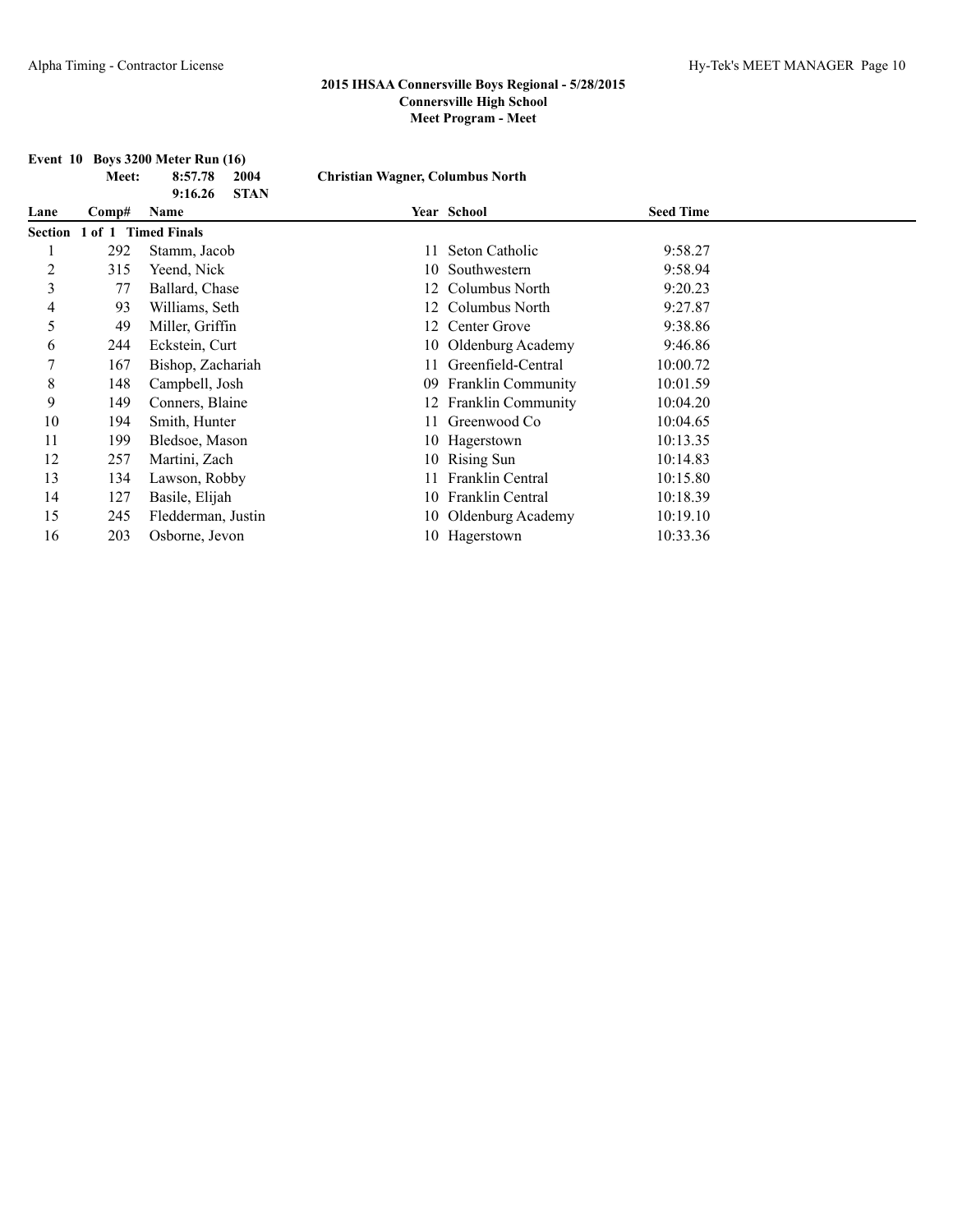| Event 11 Boys 4x400 Meter Relay (16) |                |  |
|--------------------------------------|----------------|--|
| <b>Meet:</b>                         | $3:19.17$ 2007 |  |

**Meet: 3:19.17 2007 Franklin Central**

**J Mitchell, D Willis, M Dunten, A Scott**

|                | 3:21.06<br><b>STAN</b>        |                               |                              |                                 |
|----------------|-------------------------------|-------------------------------|------------------------------|---------------------------------|
| Lane           | Comp#<br><b>Team</b>          |                               | Relay                        | <b>Seed Time</b>                |
| <b>Section</b> | 1 of 2 Timed Finals           |                               |                              |                                 |
| 1              | South Decatur                 |                               |                              | 3:36.55                         |
|                | 1) 302 Campos, Josh 12        | 2) 303 Canady, Randall 12     | 3) 305 Cowins, Dylan 10      | 4) 312 Studler, Sam 12          |
|                | 5) 308 Malott, Brandon 10     | 6) 309 Platt, Dylan 11        | 7) 306 Grissom, Nick 12      |                                 |
| $\overline{c}$ | Beech Grove                   |                               |                              | 3:34.81                         |
|                | 1) 30 Ramsey, Tyler 10        | 2) 24 LeClerc, Baptiste 12    | 3) 32 Smith, Jason 12        | 4) 34 Wilson, Seth 09           |
|                | 5) 23 Cox, James 09           | 6) 26 Mondragon, Manny 09     | 7) 33 Strahla, Brenton 10    | 8) 27 Morphew, Isaac 09         |
| $\mathfrak{Z}$ | Columbus East                 |                               |                              | 3:32.94                         |
|                | 1) 72 Thompson, Chase 12      | 2) 68 O'Neal, T.C. 10         | 3) 67 O'Neal, Steven 11      | 4) 69 Pettit, Caleb 09          |
|                | 5) 71 Summa, Ethan 09         | 6) 64 Groover, Jason 11       | 7) 74 Wilson, Cam 10         |                                 |
| 4              | Columbus North                |                               |                              | 3:30.62                         |
|                | 1) 85 Ng, Andrew 12           | 2) 87 Pflueger, Robert 10     | 3) 82 Larson, Trent 12       | 4) 95 Wright, Joe 12            |
|                | 5) 75 Ables, Bryce 11         | 6) 78 Behling, Michael 12     | 7) 92 Steward, Chandler 11   | 8) 83 Meyer, Eddie 12           |
| 5              | Greenfield-Central            |                               |                              | 3:30.74                         |
|                | 1) 176 LaFord, Jason 12       | 2) 170 Fletcher, Syrus 12     | 3) 172 Hembree, Thomas 11    | 4) 182 Tift, Austyn 11          |
|                | 5) 174 Jenkins, Codey 12      | 6) 168 Blaser, IV, Louis 12   | 7) 181 Sosnowski, Michael 10 | 8) 173 Herald, Austin 10        |
| 6              | <b>Rushville Consolidated</b> |                               |                              | 3:31.31                         |
|                | 1) 275 Beavers, Sam 12        | 2) 281 Keim, Zach 12          | 3) 278 Hallgarth, Jeremy 12  | 4) 279 Hodge, Josh 10           |
|                | 5) 287 Sheehan, Luke 12       | 6) 284 Schombert, Luke 10     | 7) 286 Sheehan, Ike 10       | 8) 277 Duffy, Patrick 12        |
| 7              | Centerville                   |                               |                              | 3:35.93                         |
|                | 1) 56 Burelison, Mitchell 12  | 2) 57 Dillman, Brandon 12     | 3) 58 Mavity, Austin 12      | 4) 59 Odom, Dillon 12           |
|                | 5) 60 Schroeder, Phil 10      |                               |                              |                                 |
| $\,$ 8 $\,$    | Connersville                  |                               |                              | 3:37.67                         |
|                | 1) 96 Caldwell, Paxton 11     | 2) 104 Stamm, Andrew 11       | 3) 99 Gonzalez, Colton 12    | 4) 101 Musselman, Toby 11       |
|                | 5) 98 Flowers, Terry 11       | 6) 105 Sullenberger, Mason 10 |                              |                                 |
|                | Section 2 of 2 Timed Finals   |                               |                              |                                 |
| 1              | East Central                  |                               |                              | 3:30.11                         |
|                | 1) 106 Alig, Andrew 11        | 2) 123 Stone, Justin 12       | 3) 111 Fox, Kurtis 11        | 4) 114 Hartman, Aaron 11        |
|                | 5) 117 May, Ian 09            | 6) 119 Roepke, Shay 12        | 7) 120 Rosemeyer, Douglas 11 | 8) 108 Cole, Jonathan 11        |
| $\overline{c}$ | <b>Batesville</b>             |                               |                              | 3:28.88                         |
|                | 1) 2 Ayette, Tanner 10        | 2) 5 Heil, Peter 12           | 3) 18 Tunny, Michael 12      | 4) 20 Yorn, Garrett 12          |
|                | 5) 10 Mears, Zachary 11       | 6) 13 Moody, John 11          | 7) 7 Jorgensen, James 10     | 8) 8 Koehne, Jacob 11           |
| 3              | Whiteland Community           |                               |                              | 3:26.82                         |
|                | 1) 355 Benson, Brandon 12     | 2) 357 Cloud, Shaw 11         | 3) 369 Ogega, Djimmon 10     | 4) 371 Walters, Jacob 11        |
|                | 5) 359 Doty, Tyler 11         | 6) 370 Patterson, Brandon 11  | 7) 366 Livingston, Raine 09  | 8) 372 Williams, Jared 11       |
| 4              | Center Grove                  |                               |                              | 3:24.54                         |
|                | 1) 52 Smith, Zak 11           | 2) 43 Hohlt, Jackson 11       | 3) 42 Hart, Zach 12          | 4) 44 Hohlt, Trevor 10          |
|                | 5) 39 Grimmer, Derek 12       | 6) 47 Mason, Grant 10         | 7) 48 McCoy, Titus 10        | 8) 35 Bontrager, Logan 10       |
| 5              | Warren Central                |                               |                              | 3:25.59                         |
|                | 1) 345 Montgomery, Glendon 12 | 2) 330 Brown, Jermaine 12     | 3) 333 Cornner, Michael 12   | 4) 335 Forte, Justin 12         |
|                | 5) 341 Jones, Dallace 10      | 6) 328 Alvarado, Javier 11    | 7) 351 Thomas, Isaiah 12     | 8) 353 Wallace, Kyiree 11       |
| 6              | Franklin Central              |                               |                              | 3:26.16                         |
|                | 1) 126 Austin, Aaron 12       | 2) 143 Ritter, Robert 11      | 3) 146 Talhelm, Robbie 12    | 4) 136 O'Malley, Kyle 12        |
|                | 5) 138 Parrish, Michael 10    | 6) 141 Reynolds, Christian 11 | 7) 132 Kellum, Noah 11       | 8) 135 McCann, Kyle 10          |
| $\tau$         | New Palestine                 |                               |                              | 3:29.16                         |
|                | 1) 227 Brickens, Adam 10      | 2) 232 Wilson, Riley 11       | 3) 233 Zehner, Kyle 12       | 4) 230 Poturalski, Chris 12     |
|                | 5) 231 Privette, Wyatt 11     | 6) 228 Carrie, Tyler 11       | 7) 229 Lambdin, Zach 11      |                                 |
| 8              | Roncalli                      |                               |                              | 3:30.57                         |
|                | 1) 267 Otley, Michael 10      | 2) 259 Bowling, Caleb 11      | 3) 268 Otley, Nat 12         | 4) 270 Schiefelbein, Michael 11 |
|                | 5) 264 Morgan, Cade 09        | 6) 258 Alfery, Luke 12        | 7) 260 Cunningham, Kurt 10   | 8) 261 Gerth, Chip 12           |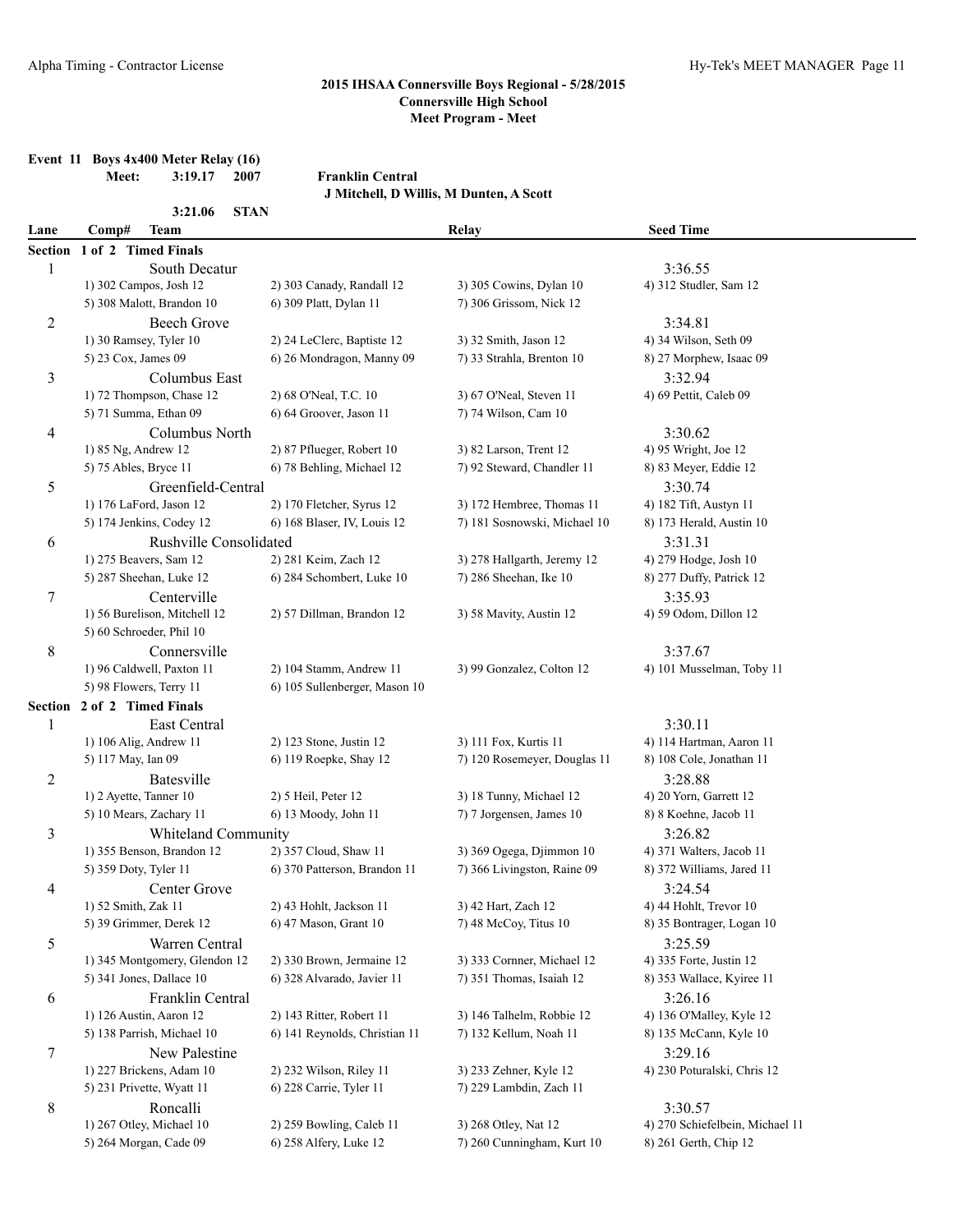| Event 12 Boys Long Jump (16) |                      |                         |                                    |                        |                  |             |
|------------------------------|----------------------|-------------------------|------------------------------------|------------------------|------------------|-------------|
|                              | Meet:                | $23 - 06$<br>2004       | <b>Tyler Skelton, Center Grove</b> |                        |                  |             |
|                              |                      | 22-02.50<br><b>STAN</b> |                                    |                        |                  |             |
| Pos                          | Comp#                | Name                    |                                    | Year School            | <b>Seed Mark</b> |             |
|                              | Flight 1 of 2 Finals |                         |                                    |                        |                  |             |
|                              | 269                  | Saylor, Justin          |                                    | 11 Roncalli            | 20-09.25         |             |
| $\overline{2}$               | 281                  | Keim, Zach              |                                    | 12 Rushville           | 20-10.00         |             |
| 3                            | 76                   | Algee, Alex             |                                    | Columbus North         | 20-10.50         |             |
| 4                            | 346                  | Price, Ishmael          |                                    | Warren Central         | 21-05.00         |             |
| 5                            | 217                  | McGaw, Jerron           |                                    | 12 Indpls Howe         | 21-06.00         |             |
| 6                            | 79                   | Burton, Mitchell        |                                    | 10 Columbus North      | 21-09.00         |             |
| 7                            | 67                   | O'Neal, Steven          |                                    | Columbus East          | $21-10.00$       |             |
| 8                            | 334                  | Dennis, Jerrell         | 12                                 | Warren Central         | 22-03.75         | <b>STAN</b> |
|                              | Flight 2 of 2 Finals |                         |                                    |                        |                  |             |
|                              | 166                  | Sparks, Kody            |                                    | 12 Franklin County     | 19-06.50         |             |
| 2                            | 319                  | Bentley, Isaac          |                                    | 10 Union County        | 19-09.50         |             |
| 3                            | 288                  | Valelntine, Trevor      | 09                                 | Rushville              | 19-11.00         |             |
| 4                            | 114                  | Hartman, Aaron          |                                    | 11 East Central        | 20-00.00         |             |
| 5                            | 162                  | Orschell, Mitchell      | 09                                 | <b>Franklin County</b> | 20-04.00         |             |
| 6                            | 31                   | Richardson, Lamonte     |                                    | Beech Grove            | 20-05.75         |             |
| 7                            | 218                  | Phelps, Tyrell          |                                    | 10 Indpls Howe         | 20-08.50         |             |
| 8                            | 207                  | Abel, Tim               |                                    | 10 Indian Creek        | 20-09.00         |             |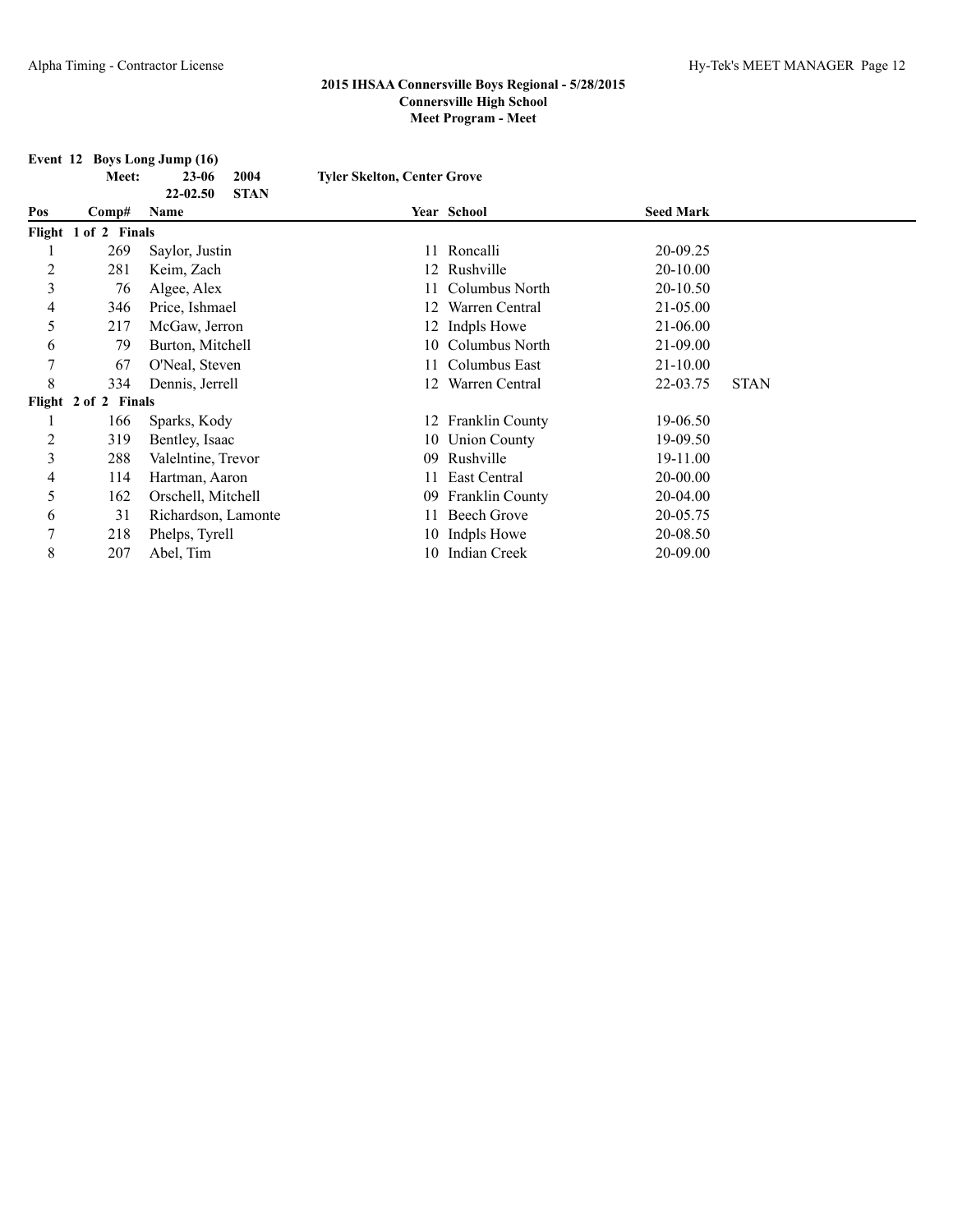| Event 13 Boys High Jump (17) |                      |                            |                         |                         |                  |             |
|------------------------------|----------------------|----------------------------|-------------------------|-------------------------|------------------|-------------|
|                              | Meet:                | 1992<br>$6 - 11$           | David Hurt, Shelbyville |                         |                  |             |
|                              |                      | $6 - 04.00$<br><b>STAN</b> |                         |                         |                  |             |
| Pos                          | Comp#                | Name                       |                         | Year School             | <b>Seed Mark</b> |             |
|                              | Flight 1 of 1 Finals |                            |                         |                         |                  |             |
|                              | 318                  | Beasley, Justin            | 09                      | <b>Union County</b>     | 5-04.00          |             |
| 2                            | 290                  | Yager, Keith               |                         | 10 Rushville            | $5-04.00$        |             |
| 3                            | 200                  | Block, Martin              |                         | 12 Hagerstown           | $5 - 06.00$      |             |
| 4                            | 224                  | Heist, Tanner              |                         | 11 Lawrenceburg         | 5-08.00          |             |
| 5                            | 105                  | Sullenberger, Mason        |                         | 10 Connersville         | 5-08.00          |             |
| 6                            | 310                  | Ralph, Tristin             | 11                      | South Decatur           | 5-08.00          |             |
| 7                            | 19                   | Tunny, Timothy             | 11                      | <b>Batesville</b>       | 5-08.00          |             |
| 8                            | 313                  | Shackelford, Steffen       | 10                      | Southwestern            | $5 - 10.00$      |             |
| 9                            | 338                  | Jackson, Antoyne           | 11.                     | Warren Central          | $5-10.00$        |             |
| 10                           |                      | Humphrey, Marquis          |                         | 10 Baptist Academy      | $5 - 10.00$      |             |
| 11                           | 296                  | Martin, Chandler           |                         | 10 Shelbyville          | $5 - 10.00$      |             |
| 12                           | 145                  | Settles, Blake             | 11                      | <b>Franklin Central</b> | $6 - 00.00$      |             |
| 13                           | 68                   | O'Neal, T.C.               |                         | 10 Columbus East        | $6 - 00.00$      |             |
| 14                           | 38                   | Goines, Christian          |                         | 10 Center Grove         | $6 - 00.00$      |             |
| 15                           | 63                   | Edwards, Josiah            | 11-                     | Columbus East           | 6-01.00          |             |
| 16                           | 140                  | Reynolds, Brayden          |                         | <b>Franklin Central</b> | 6-03.00          |             |
| 17                           | 334                  | Dennis, Jerrell            | 12                      | Warren Central          | $6 - 04.00$      | <b>STAN</b> |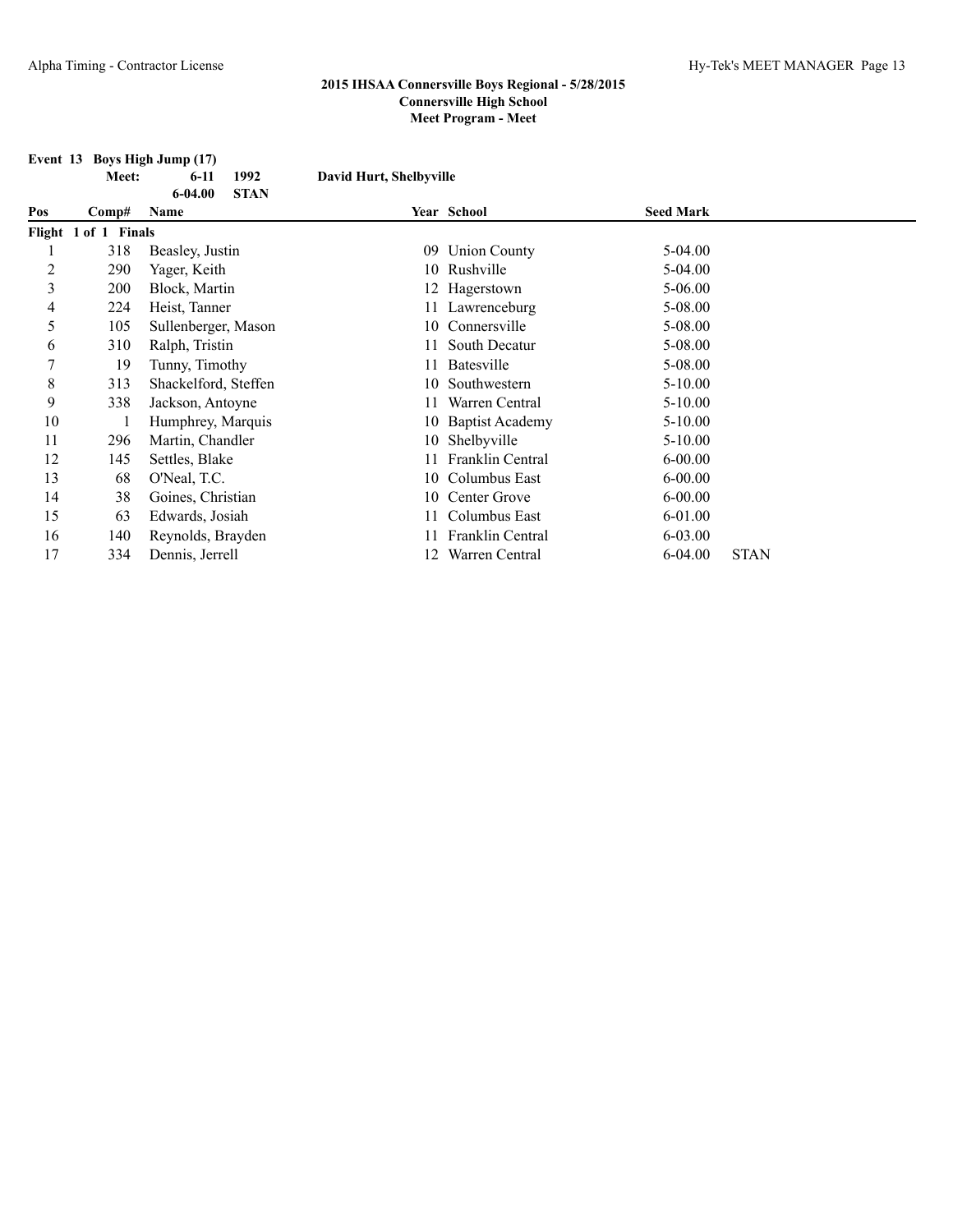| Event 14 Boys Discus Throw (16)                                  |                      |                                   |     |                       |                  |             |  |  |  |
|------------------------------------------------------------------|----------------------|-----------------------------------|-----|-----------------------|------------------|-------------|--|--|--|
| 184-02<br><b>Dyrek Chowning, Warren Central</b><br>2012<br>Meet: |                      |                                   |     |                       |                  |             |  |  |  |
| Pos                                                              | Comp#                | <b>STAN</b><br>$163 - 11$<br>Name |     | Year School           | <b>Seed Mark</b> |             |  |  |  |
|                                                                  | Flight 1 of 2 Finals |                                   |     |                       |                  |             |  |  |  |
|                                                                  | 241                  | Shepherd, Tucker                  |     | 12 Northeastern       | 121-07           |             |  |  |  |
| $\overline{2}$                                                   | 205                  | Roach, Dakota                     |     | 11 Hagerstown         | 131-01           |             |  |  |  |
| 3                                                                | 280                  | Hutchinson, Nick                  |     | 12 Rushville          | 137-00           |             |  |  |  |
| 4                                                                | 81                   | Followell, Ezra                   | 12  | Columbus North        | 137-00           |             |  |  |  |
| 5                                                                | 133                  | Kendrick, Kendal                  |     | 10 Franklin Central   | 138-05           |             |  |  |  |
| 6                                                                | 234                  | Wallpe, Evan                      | 11. | North Decatur         | 139-00           |             |  |  |  |
| 7                                                                | 316                  | Cooper, Jacob                     | 12  | <b>Triton Central</b> | 139-05           |             |  |  |  |
| 8                                                                | 350                  | Smith, James                      | 11  | Warren Central        | 140-05           |             |  |  |  |
|                                                                  | Flight 2 of 2 Finals |                                   |     |                       |                  |             |  |  |  |
|                                                                  | 122                  | Steinmetz, Jacob                  | 11  | East Central          | 140-05           |             |  |  |  |
| $\overline{2}$                                                   | 66                   | Myers, Rhett                      | 11  | Columbus East         | 142-05           |             |  |  |  |
| 3                                                                | 255                  | Eldridge, Derrick                 |     | 10 Rising Sun         | 142-07           |             |  |  |  |
| 4                                                                | 91                   | Schoeberl, Drew                   |     | Columbus North        | 143-01           |             |  |  |  |
| 5                                                                | 262                  | James, Conner                     |     | 12 Roncalli           | 148-07           |             |  |  |  |
| 6                                                                | 360                  | Emberton, Ryder                   | 10. | Whiteland Co          | 149-10           |             |  |  |  |
| 7                                                                | 178                  | Phillips, Zachary                 | 12  | Greenfield-Central    | 154-02           |             |  |  |  |
| 8                                                                | 55                   | Tidd, Cameron                     |     | Center Grove          | 170-06           | <b>STAN</b> |  |  |  |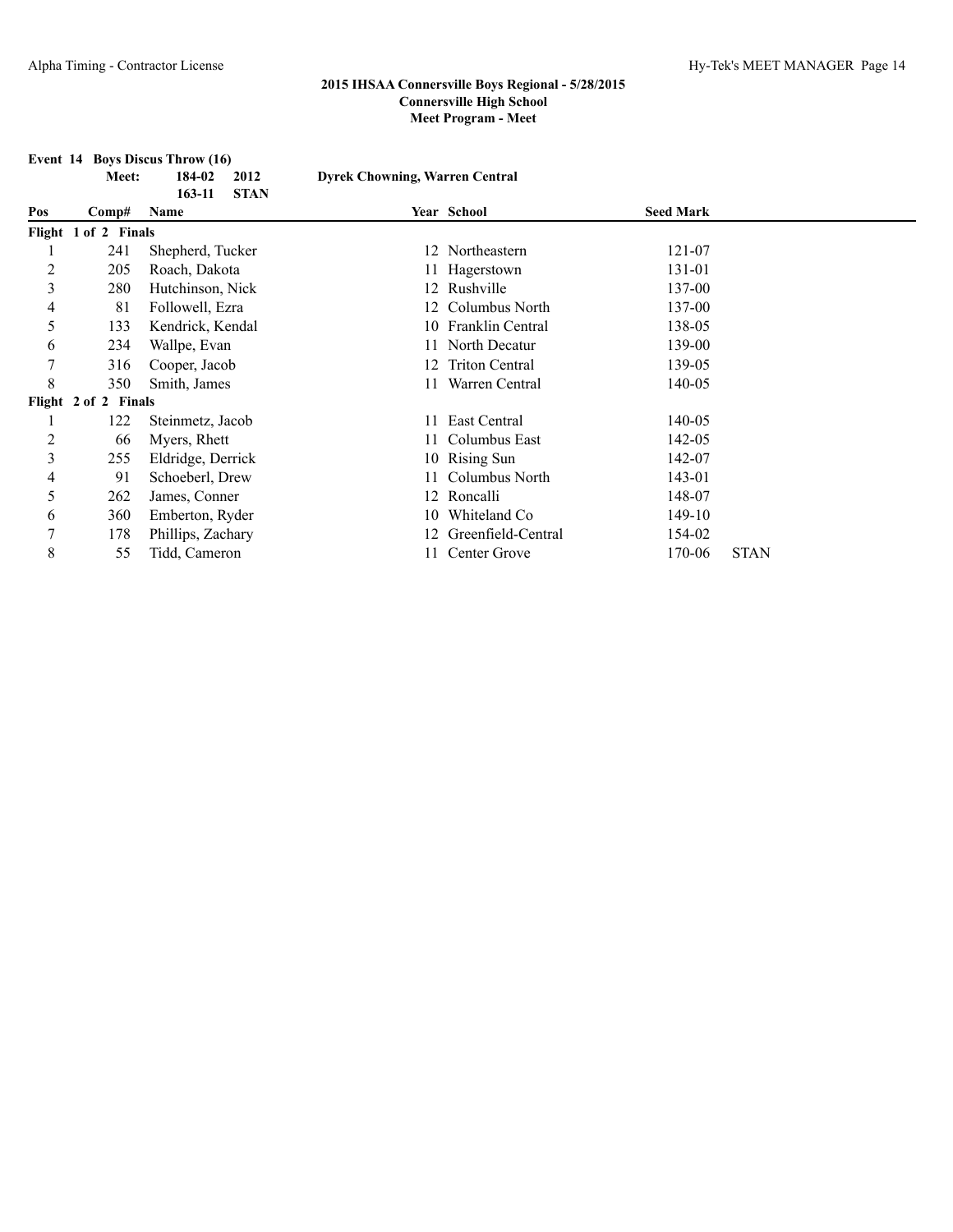**Event 15 Boys Shot Put (16)**<br>Meet: 64-08 2007

|     | Meet:                | 64-08<br>2007                   | <b>Ben Stephen, Union County</b> |                           |                  |             |
|-----|----------------------|---------------------------------|----------------------------------|---------------------------|------------------|-------------|
| Pos | Comp#                | 54-11.00<br><b>STAN</b><br>Name |                                  | Year School               | <b>Seed Mark</b> |             |
|     | Flight 1 of 2 Finals |                                 |                                  |                           |                  |             |
|     | 165                  | Sams, Kannon                    |                                  | 11 Franklin County        | 45-04.50         |             |
| 2   | 184                  | Redelman, Kyle                  |                                  | 12 Greensburg             | 45-09.00         |             |
| 3   | 252                  | Pennington, Jordan              |                                  | 12 Richmond               | 46-06.00         |             |
| 4   | 94                   | Wolford, Hunter                 | 10                               | Columbus North            | 46-08.50         |             |
| 5   | 238                  | Green, Dakota                   |                                  | 10 Northeastern           | 47-02.00         |             |
| 6   | 193                  | Smith, Dayan                    |                                  | 12 Greenwood Co           | 47-02.00         |             |
| 7   | 219                  | Eisberg, Mike                   |                                  | 12 Indpls Lutheran        | 47-09.00         |             |
| 8   | 41                   | Hart, Ethan                     |                                  | 10 Center Grove           | 48-00.00         |             |
|     | Flight 2 of 2 Finals |                                 |                                  |                           |                  |             |
|     | 196                  | Adams, Keeton                   |                                  | 10 Hagerstown             | 48-08.00         |             |
| 2   | 329                  | Blakey, Justin                  | 11                               | Warren Central            | 48-09.75         |             |
| 3   | 66                   | Myers, Rhett                    | 11                               | Columbus East             | 49-01.00         |             |
| 4   | 178                  | Phillips, Zachary               | 12                               | Greenfield-Central        | 49-04.00         |             |
| 5   | 153                  | Hendricks, Tyler                | 12                               | <b>Franklin Community</b> | 49-10.50         |             |
| 6   | 220                  | Reed, Tyler                     | 12                               | Indpls Lutheran           | 51-00.75         |             |
| 7   | 234                  | Wallpe, Evan                    | 11                               | North Decatur             | 51-05.00         |             |
| 8   | 254                  | Trawick, Nathon                 |                                  | 12 Richmond               | $62 - 10.00$     | <b>STAN</b> |